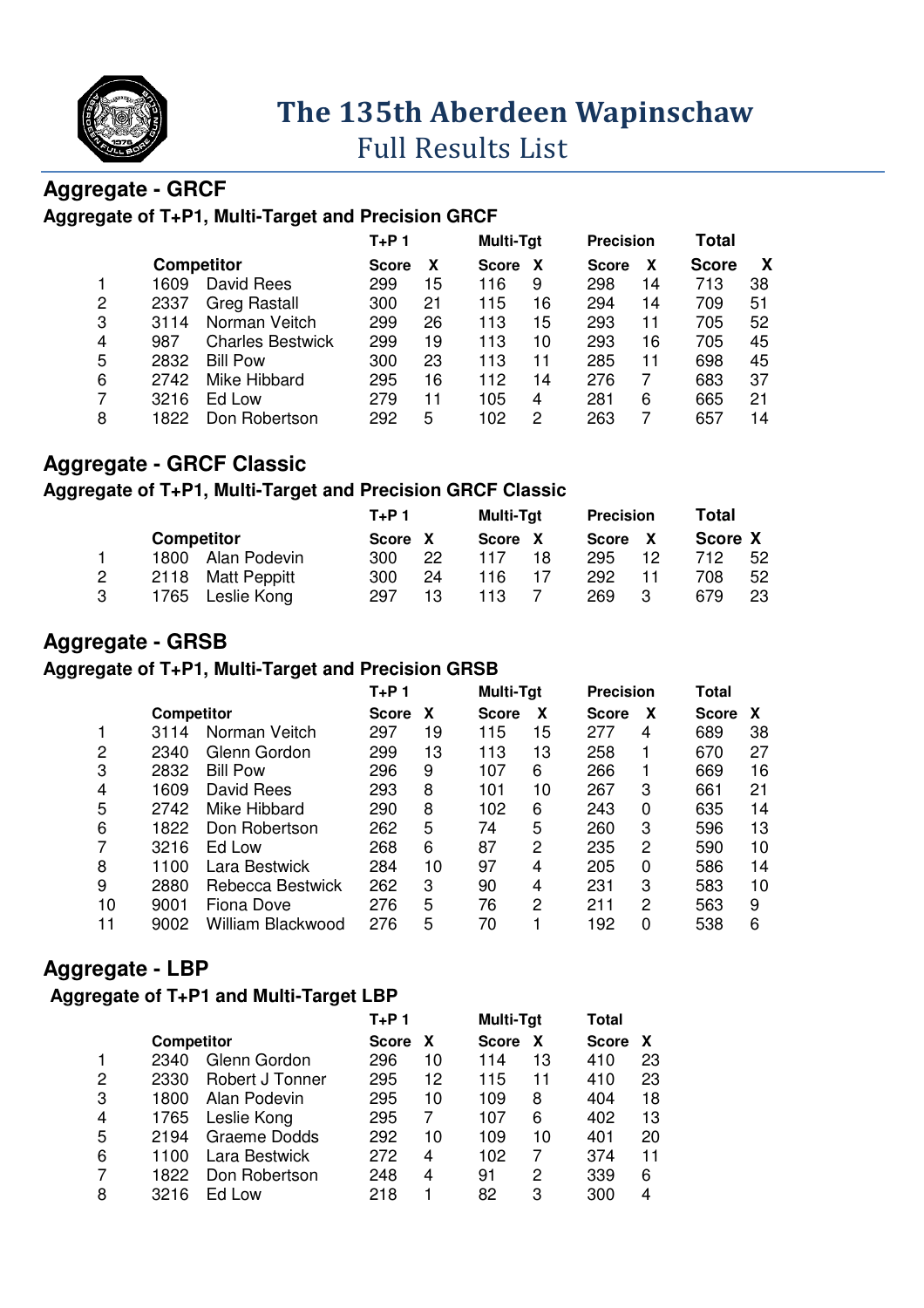## **Aggregate - LBR**

# **Aggregate of T+P1 and Multi-Target LBR**

|                   | $T+P1$ |                 | <b>Multi-Tgt</b> |    | Total   |    |         |    |
|-------------------|--------|-----------------|------------------|----|---------|----|---------|----|
| <b>Competitor</b> |        |                 | Score X          |    | Score X |    | Score X |    |
|                   | 2330   | Robert J Tonner | 296              | 8  | 110     | 9  | 406     |    |
| 2                 | 2337   | Greg Rastall    | 296              | 14 | 108     | 10 | 404     | 24 |
| 3                 | 2340   | Glenn Gordon    | 293              | 8  | 102     |    | 395     | 15 |
| 4                 | 1765   | Leslie Kong     | 287              | 12 | 107     | 6  | 394     | 18 |

## **Aggregate - 1020**

**Aggregate of 1020 GRSB + GRCF** 

|   |      |                         |                   |    |         |    | Score X |                               |
|---|------|-------------------------|-------------------|----|---------|----|---------|-------------------------------|
|   | 3114 | Norman Veitch           | 1017              | 72 | 1013    | 73 | 2030    | 145                           |
| 2 | 2194 | Graeme Dodds            | 1012              | 69 | 1016    | 70 | 2028    | 139                           |
| 3 | 2337 | <b>Greg Rastall</b>     | 1011              | 62 | 1009    | 64 | 2020    | 126                           |
| 4 | 2340 | Glenn Gordon            | 991               | 53 | 1009    | 55 | 2000    | 108                           |
| 5 | 987  | <b>Charles Bestwick</b> | 988               | 50 | 1007    | 55 | 1995    | 105                           |
| 6 | 2832 | <b>Bill Pow</b>         | 980               | 50 | 985     | 48 | 1965    | 98                            |
| 7 | 3216 | Ed Low                  | 969               | 32 | 934     | 19 | 1903    | 51                            |
|   |      |                         | <b>Competitor</b> |    | Score X |    | Score X | GRSB (1601) GRCF (1602) Total |

# **Aggregate - GRSB Mini Comps**

#### **Aggregate of Mini-Methuen GRSB + Mini-F-Class**

|   |      |                           | Mini Meth.   | Mini-F       | Total        |
|---|------|---------------------------|--------------|--------------|--------------|
|   |      | <b>Competitor</b>         | <b>Score</b> | <b>Score</b> | <b>Score</b> |
|   | 2340 | Glenn Gordon              | 187          | 198          | 385          |
| 2 | 2739 | Martin Kay                | 182          | 185          | 367          |
| 3 | 3216 | Ed Low                    | 167          | 186          | 353          |
| 4 | 987  | <b>Charles Bestwick</b>   | 152          | 193          | 345          |
| 5 | 1100 | Lara Bestwick             | 173          | 142          | 315          |
| 6 | 9004 | Tim Berg                  | 119          | 190          | 309          |
| 7 | 2880 | Rebecca Bestwick          | 134          | 138          | 272          |
| 8 | 9003 | <b>Alexander Bestwick</b> | 90           | 134          | 224          |

# **Aggregate - MLR**

| .                 |      | Aggregate of T+P1 and Precision MLR |       |         |                  |         |  |
|-------------------|------|-------------------------------------|-------|---------|------------------|---------|--|
|                   |      |                                     | T+P 1 |         | <b>Precision</b> | Total   |  |
| <b>Competitor</b> |      |                                     |       | Score X | Score X          | Score X |  |
|                   | 987  | <b>Charles Bestwick</b>             | 142.  |         | 109              | 251     |  |
|                   | 3216 | Ed Low                              | 77    |         |                  | 154     |  |

#### **Aggregate - Multi-Target**

#### **Aggregate of GRSB M-T and GRCF M-T**

|    |                   |                         | <b>GRSB</b> |    | <b>GRCF</b> |    | Total   |    |
|----|-------------------|-------------------------|-------------|----|-------------|----|---------|----|
|    | <b>Competitor</b> |                         | Score X     |    | Score X     |    | Score X |    |
| 1  | 2337              | <b>Greg Rastall</b>     | 119         | 14 | 115         | 16 | 234     | 30 |
| 2  | 2330              | Robert J Tonner         | 114         | 12 | 115         | 12 | 229     | 24 |
| 3  | 3114              | Norman Veitch           | 115         | 15 | 113         | 15 | 228     | 30 |
| 4  | 1800              | Alan Podevin            | 114         | 12 | 114         | 14 | 228     | 26 |
| 5  | 2194              | Graeme Dodds            | 112         | 10 | 116         | 12 | 228     | 22 |
| 6  | 987               | <b>Charles Bestwick</b> | 109         | 11 | 113         | 10 | 222     | 21 |
| 7  | 2832              | <b>Bill Pow</b>         | 107         | 6  | 113         | 11 | 220     | 17 |
| 8  | 2118              | <b>Matt Peppitt</b>     | 101         | 6  | 117         | 14 | 218     | 20 |
| 9  | 1609              | David Rees              | 101         | 10 | 116         | 9  | 217     | 19 |
| 10 | 2742              | Mike Hibbard            | 102         | 6  | 112         | 14 | 214     | 20 |
| 11 | 3252              | Robert L Tonner         | 101         | 5  | 95          | 3  | 196     | 8  |
| 12 | 3216              | Ed Low                  | 87          | 2  | 105         | 4  | 192     | 6  |
| 13 | 1822              | Don Robertson           | 74          | 5  | 102         | 2  | 176     | 7  |
| 14 | 9002              | William Blackwood       | 70          |    | 89          | 3  | 159     | 4  |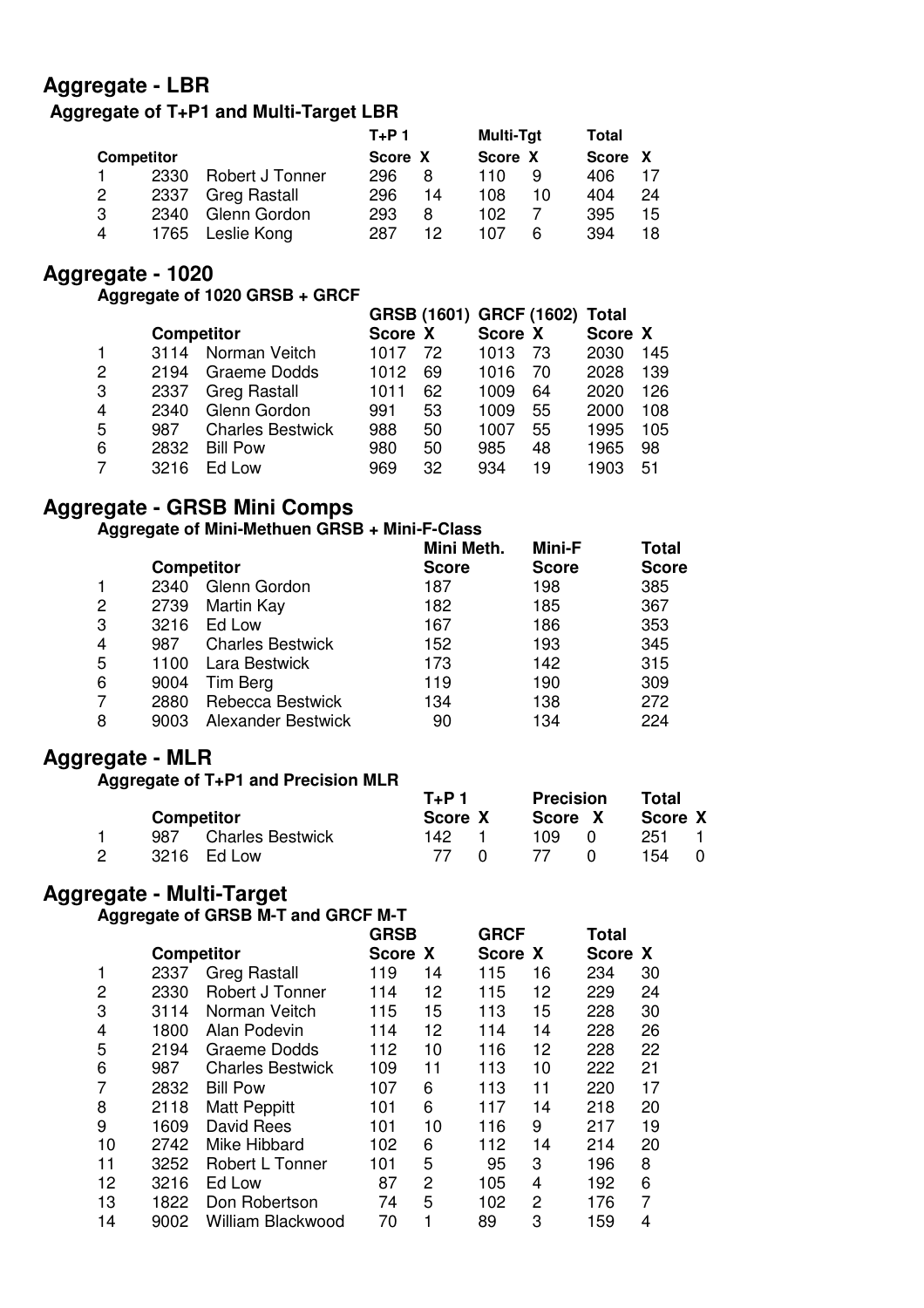#### **Aggregate - Timed and Precision 1 Aggregate of GRSB T+P1 and GRCF T+P1**

|      |                         | <b>GRSB</b>       |    | <b>GRCF</b> |    | Total        |    |
|------|-------------------------|-------------------|----|-------------|----|--------------|----|
|      |                         |                   |    |             |    | <b>Score</b> | X  |
| 2330 | Robert J Tonner         | 298               | 21 | 299         | 20 | 597          | 41 |
| 3114 | Norman Veitch           | 297               | 19 | 299         | 26 | 596          | 45 |
| 2194 | Graeme Dodds            | 296               | 14 | 300         | 23 | 596          | 37 |
| 2340 | Glenn Gordon            | 299               | 13 | 297         | 23 | 596          | 36 |
| 2832 | <b>Bill Pow</b>         | 296               | 9  | 300         | 23 | 596          | 32 |
| 2118 | <b>Matt Peppitt</b>     | 295               | 9  | 300         | 18 | 595          | 27 |
| 1800 | Alan Podevin            | 294               | 15 | 299         | 20 | 593          | 35 |
| 1609 | David Rees              | 293               | 8  | 299         | 15 | 592          | 23 |
| 2742 | Mike Hibbard            | 290               | 8  | 295         | 16 | 585          | 24 |
| 987  | <b>Charles Bestwick</b> | 283               | 13 | 299         | 19 | 582          | 32 |
| 3252 | <b>Robert L Tonner</b>  | 287               | 8  | 286         | 13 | 573          | 21 |
| 1822 | Don Robertson           | 262               | 5  | 292         | 5  | 554          | 10 |
| 3216 | Ed Low                  | 268               | 6  | 279         | 11 | 547          | 17 |
|      |                         | <b>Competitor</b> |    | Score X     |    | Score X      |    |

# **0101 - 25m Precision GRSB**

|    |      | <b>Competitor</b> |    | <b>Practice 1</b><br>X<br><b>Score</b> |    | <b>Practice 2</b><br>Score X |    | <b>Practice 3</b><br><b>Score X</b> |     | Score X      |
|----|------|-------------------|----|----------------------------------------|----|------------------------------|----|-------------------------------------|-----|--------------|
|    | 3114 | Norman Veitch     | 92 |                                        | 95 |                              | 90 | 2                                   | 277 | 4            |
| 2  | 1609 | David Rees        | 93 | 3                                      | 86 |                              | 88 | 0                                   | 267 | З            |
| 3  | 2832 | <b>Bill Pow</b>   | 92 | 0                                      | 87 |                              | 87 | 0                                   | 266 |              |
| 4  | 1822 | Don Robertson     | 89 |                                        | 79 |                              | 92 | 2                                   | 260 | З            |
| 5  | 2340 | Glenn Gordon      | 85 | 0                                      | 80 |                              | 93 |                                     | 258 |              |
| 6  | 2742 | Mike Hibbard      | 88 | 0                                      | 78 | 0                            | 77 | 0                                   | 243 | 0            |
|    | 3216 | Ed Low            | 84 |                                        | 70 | 0                            | 81 |                                     | 235 | 2            |
| 8  | 2880 | Rebecca Bestwick  | 84 | 2                                      | 85 |                              | 62 | 0                                   | 231 | З            |
| 9  | 9001 | Fiona Dove        | 67 | 0                                      | 67 |                              | 77 |                                     | 211 | 2            |
| 10 | 1100 | Lara Bestwick     | 60 | 0                                      | 80 |                              | 65 | 0                                   | 205 | <sup>0</sup> |
| 11 | 9002 | William Blackwood | 61 |                                        | 68 |                              | 63 | 0                                   | 192 |              |

#### **0102 - 25m Precision GRCF**

|   |    |                   |                          | <b>Practice 1</b> |   | <b>Practice 2</b> |   | <b>Practice 3</b> |   | Total        |    |
|---|----|-------------------|--------------------------|-------------------|---|-------------------|---|-------------------|---|--------------|----|
|   |    | <b>Competitor</b> |                          | <b>Score</b>      | X | Score X           |   | Score X           |   | <b>Score</b> | X  |
|   |    | 1609              | David Rees               | 100               | 5 | 99                | 4 | 99                | 5 | 298          | 14 |
| 2 |    | 2337              | <b>Greg Rastall</b>      | 95                | 5 | 99                | 5 | 100               | 4 | 294          | 14 |
| 3 |    | 987               | <b>Charles Bestwick</b>  | 97                | 3 | 98                | 6 | 98                |   | 293          | 16 |
| 4 |    | 3114              | Norman Veitch            | 96                | 3 | 98                | 6 | 99                | 2 | 293          | 11 |
| 5 |    | 2340              | Glenn Gordon             | 96                | 2 | 94                | 4 | 97                | 6 | 287          | 12 |
| 6 |    | 2832              | <b>Bill Pow</b>          | 93                | 2 | 94                | 5 | 98                | 4 | 285          | 11 |
|   |    | 3216              | Ed Low                   | 95                | 3 | 95                | 3 | 91                | 0 | 281          | 6  |
| 8 |    | 2742              | Mike Hibbard             | 93                | 3 | 89                | 2 | 94                | 2 | 276          |    |
| 9 |    | 1822              | Don Robertson            | 92                | 4 | 85                |   | 86                | 2 | 263          |    |
|   | 10 | 9002              | <b>William Blackwood</b> | 90                |   | 84                | 2 | 83                |   | 257          | 3  |

# **0104 - 25m Precision GRCF Classic**

|   |                   |                     | <b>Practice 1</b> |   | <b>Practice 2</b> |   | <b>Practice 3</b> |   | Total   |    |
|---|-------------------|---------------------|-------------------|---|-------------------|---|-------------------|---|---------|----|
|   | <b>Competitor</b> |                     | Score X           |   | Score X           |   | Score X           |   | Score X |    |
|   | 1800              | Alan Podevin        | 99                | 5 | 99                | 4 | 97                | 3 | 295     | 12 |
| 2 | 1609              | David Rees          | 97                | 5 | 99                | 5 | 96                | 3 | 292     | 13 |
| 3 | 2118              | <b>Matt Peppitt</b> | 99                | 5 | 98                | 3 | 95                | 3 | 292     | 11 |
| 4 | 1765              | Leslie Kong         | 84                |   | 92                |   | 93                | 2 | 269     | З  |

## **0121 - 25m Precision LBP**

|                   |                   |      | Practice 1 Practice 2 Practice 3 |     |                | Total                           |  |
|-------------------|-------------------|------|----------------------------------|-----|----------------|---------------------------------|--|
| <b>Competitor</b> |                   |      |                                  |     |                | Score X Score X Score X Score X |  |
|                   | 2340 Glenn Gordon | 95 2 | 94 2                             | 98. | $\overline{2}$ | 287 6                           |  |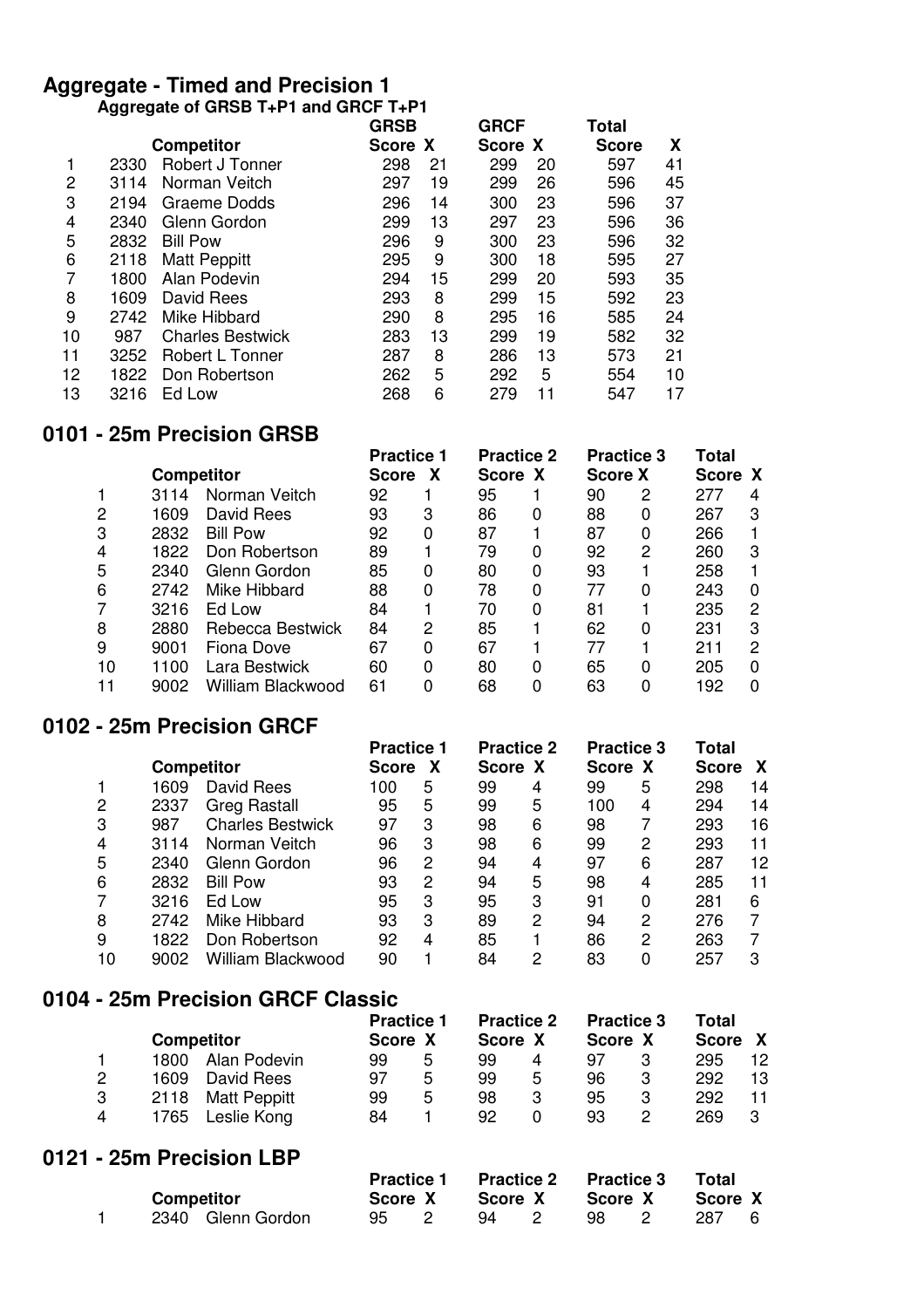|  | 1609 David Rees           | 88. |                | 91 1  |          | 89. |          | 268   | $\overline{\phantom{0}}^2$ |
|--|---------------------------|-----|----------------|-------|----------|-----|----------|-------|----------------------------|
|  | 1822 Don Robertson        | 89. |                | 79.   | $\Omega$ | 86. |          | 254 2 |                            |
|  | 1100 Lara Bestwick        | -86 |                | -76 - | $\Omega$ | 83. | $\Omega$ | 245 1 |                            |
|  | 9002 William Blackwood 75 |     | $\overline{2}$ | 66.   | $\Omega$ | 68. |          | 209   | $\overline{2}$             |

#### **0122 - 25m Precision LBR**

|  |                   |                     | <b>Practice 1</b> |   | <b>Practice 2</b> | <b>Practice 3</b> |   | Total   |   |
|--|-------------------|---------------------|-------------------|---|-------------------|-------------------|---|---------|---|
|  | <b>Competitor</b> |                     | Score X           |   | Score X           | Score X           |   | Score X |   |
|  | 2340              | Glenn Gordon        | 96                |   | 92                | 94                |   | 282     |   |
|  | 2337              | <b>Greg Rastall</b> | 93                | 2 | 92                | 95                | 4 | 280     |   |
|  | 1609              | David Rees          | 94                |   | 91                | 94                |   | 279     | 5 |

#### **0142 - 25m Precision MLR**

|   |     | <b>Competitor</b>       | <b>Practice 1</b><br>Score X | <b>Practice 2</b><br>Score X | <b>Practice 3</b><br>Score X | Total<br>Score X |   |
|---|-----|-------------------------|------------------------------|------------------------------|------------------------------|------------------|---|
|   | 233 | <b>Greg Rastall</b>     | 41                           | 44                           | 47                           | 132              | 3 |
| 2 | 987 | <b>Charles Bestwick</b> | 28                           | 37                           | 44                           | 109              |   |
| 3 | 182 | Don Robertson           | 29                           | 35                           | 43                           | 107              |   |
| Δ | 321 | Ed Low                  | 24                           | 23                           | 30                           |                  |   |

# **0701 - Timed & Precision 1 GRSB**

|                |      | <b>Competitor</b>        | <b>Practice 1</b> |                | <b>Practice 2</b> |   | <b>Practice 3</b> |                | Total   |    |
|----------------|------|--------------------------|-------------------|----------------|-------------------|---|-------------------|----------------|---------|----|
|                |      | 2340<br>Glenn Gordon     |                   | Score X        | Score X           |   | Score X           |                | Score X |    |
|                |      |                          | 119               | 3              | 120               | 6 | 60                | 4              | 299     | 13 |
| $\overline{2}$ | 2330 | Robert J Tonner          | 120               | 9              | 118               | 8 | 60                | 4              | 298     | 21 |
| 3              | 3114 | Norman Veitch            | 118               | 7              | 119               | 6 | 60                | 6              | 297     | 19 |
| 4              | 2194 | <b>Graeme Dodds</b>      | 117               | $\overline{c}$ | 119               | 8 | 60                | 4              | 296     | 14 |
| 5              | 2832 | <b>Bill Pow</b>          | 120               | 4              | 117               | 3 | 59                | 2              | 296     | 9  |
| 6              | 2118 | <b>Matt Peppitt</b>      | 117               | 3              | 118               | 5 | 60                |                | 295     | 9  |
|                | 1800 | Alan Podevin             | 119               | 8              | 117               | 4 | 58                | 3              | 294     | 15 |
| 8              | 1609 | David Rees               | 113               | 1              | 120               | 3 | 60                | 4              | 293     | 8  |
| 9              | 2742 | Mike Hibbard             | 117               | 4              | 114               | 2 | 59                | 2              | 290     | 8  |
| 10             | 3252 | Robert L Tonner          | 115               | 5              | 114               |   | 58                | $\overline{2}$ | 287     | 8  |
| 11             | 1100 | Lara Bestwick            | 112               | $\overline{c}$ | 115               | 6 | 57                | 2              | 284     | 10 |
| 12             | 987  | <b>Charles Bestwick</b>  | 115               | 1              | 108               | 7 | 60                | 5              | 283     | 13 |
| 13             | 9001 | Fiona Dove               | 115               |                | 103               | 2 | 58                | 2              | 276     | 5  |
| 14             | 9002 | <b>William Blackwood</b> | 111               |                | 109               | 2 | 56                | 2              | 276     | 5  |
| 15             | 3216 | Ed Low                   | 106               |                | 102               |   | 60                | 4              | 268     | 6  |
| 16             | 1822 | Don Robertson            | 114               | 2              | 92                |   | 56                | 2              | 262     | 5  |
| 17             | 2880 | Rebecca Bestwick         | 113               | 3              | 92                | 0 | 57                | 0              | 262     | 3  |

## **0702 - Timed & Precision 1 GRCF**

|    | <b>Competitor</b> |                         | <b>Practice 1</b> |    | <b>Practice 2</b> |                | <b>Practice 3</b> |   | <b>Total</b> |    |
|----|-------------------|-------------------------|-------------------|----|-------------------|----------------|-------------------|---|--------------|----|
|    |                   |                         | Score X           |    | Score X           |                | Score X           |   | <b>Score</b> | X  |
| 1= | 2832              | <b>Bill Pow</b>         | 120               | 8  | 120               | 9              | 60                | 6 | 300          | 23 |
| 1= | 2194              | Graeme Dodds            | 120               | 8  | 120               | 9              | 60                | 6 | 300          | 23 |
| 3  | 2337              | <b>Greg Rastall</b>     | 120               | 6  | 120               | 9              | 60                | 6 | 300          | 21 |
| 4  | 2118              | <b>Matt Peppitt</b>     | 120               | 6  | 120               | 7              | 60                | 5 | 300          | 18 |
| 5  | 3114              | Norman Veitch           | 119               | 10 | 120               | 11             | 60                | 5 | 299          | 26 |
| 6  | 2330              | Robert J Tonner         | 120               | 9  | 119               | 8              | 60                | 3 | 299          | 20 |
|    | 1800              | Alan Podevin            | 120               | 9  | 119               | 6              | 60                | 5 | 299          | 20 |
| 8  | 987               | <b>Charles Bestwick</b> | 120               | 6  | 119               | $\overline{7}$ | 60                | 6 | 299          | 19 |
| 9  | 1609              | David Rees              | 119               | 6  | 120               | 6              | 60                | 3 | 299          | 15 |
| 10 | 2340              | Glenn Gordon            | 118               | 8  | 119               | 9              | 60                | 6 | 297          | 23 |
| 11 | 2742              | Mike Hibbard            | 118               | 8  | 117               | 4              | 60                | 4 | 295          | 16 |
| 12 | 1765              | Leslie Kong             | 116               | 5  | 118               | 7              | 60                | 4 | 294          | 16 |
| 13 | 1822              | Don Robertson           | 116               | 3  | 118               | 2              | 58                | 0 | 292          | 5  |
| 14 | 3252              | Robert L Tonner         | 107               | 5  | 120               | 4              | 59                | 4 | 286          | 13 |
| 15 | 3216              | Ed Low                  | 114               | 5  | 105               | 4              | 60                | 2 | 279          | 11 |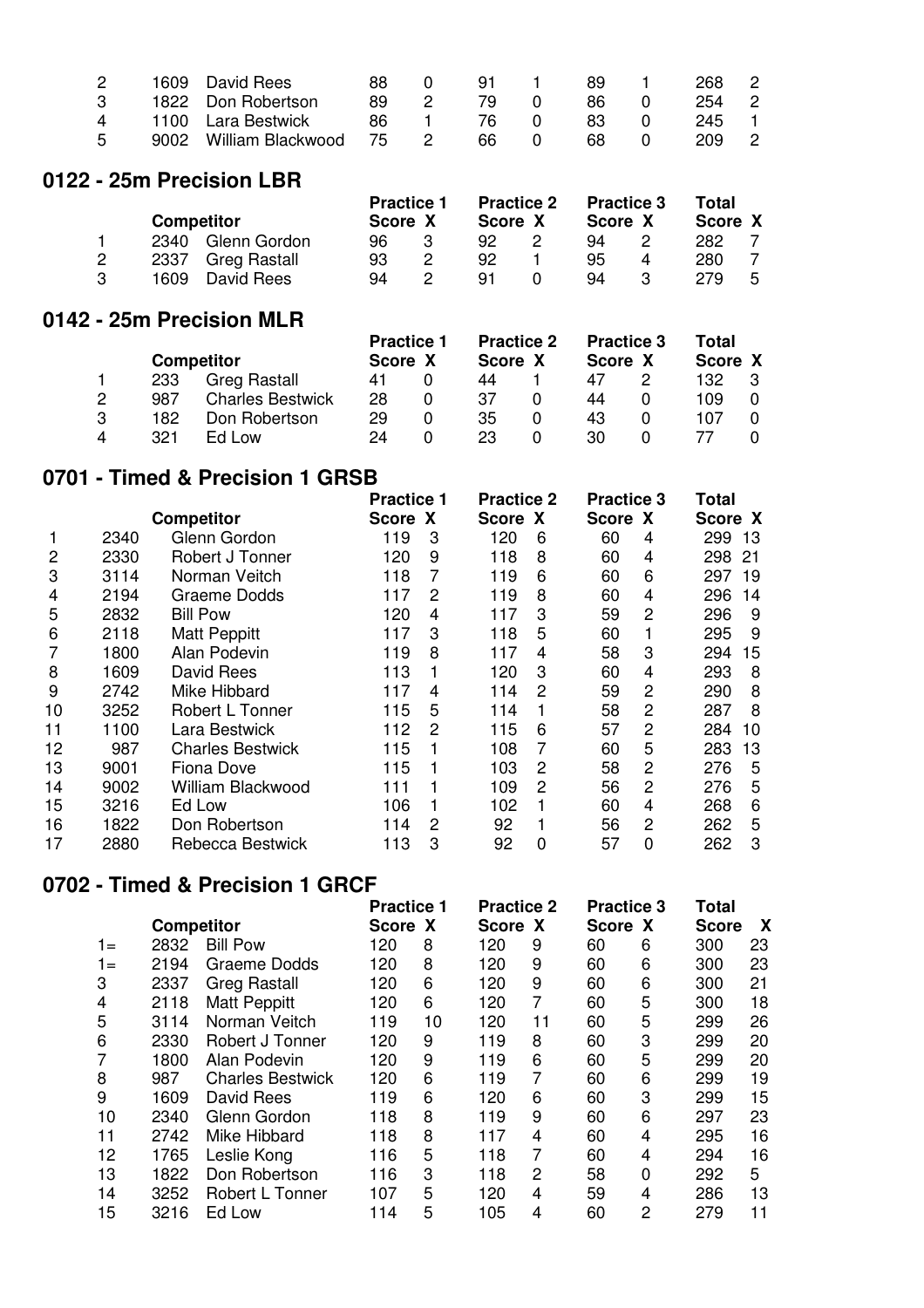## **0704 - Timed & Precision 1 GRCF Classic**

|  |                   |                     | <b>Practice 1</b> |   | <b>Practice 2</b> |    | <b>Practice 3</b> |   | Total   |    |
|--|-------------------|---------------------|-------------------|---|-------------------|----|-------------------|---|---------|----|
|  | <b>Competitor</b> |                     | Score X           |   | Score X           |    | Score X           |   | Score X |    |
|  | 211               | <b>Matt Peppitt</b> | 120               | 8 | 120               | 10 | 60                | 6 | 300     | 24 |
|  | 180               | Alan Podevin        | 120               | 8 | 120               | 8  | 60                | 6 | 300     | 22 |
|  | 176               | Leslie Kong         | 117               |   | 120               | 4  | 60                | 6 | 297     | 13 |

#### **0721 - Timed & Precision 1 LBP**

|   | <b>Competitor</b> |                 | <b>Practice 1</b> |   | <b>Practice 2</b> |   | <b>Practice 3</b> |   | Total        |    |
|---|-------------------|-----------------|-------------------|---|-------------------|---|-------------------|---|--------------|----|
|   |                   |                 | Score X           |   | Score X           |   | Score X           |   | <b>Score</b> | X  |
|   | 2340              | Glenn Gordon    | 118               | 5 | 118               |   | 60                | 4 | 296          | 10 |
| 2 | 2330              | Robert J Tonner | 118               | 4 | 117               | 5 | 60                | 3 | 295          | 12 |
| 3 | 1800              | Alan Podevin    | 119               | 2 | 117               | 5 | 59                | 3 | 295          | 10 |
| 4 | 1765              | Leslie Kong     | 119               | 2 | 116               | 2 | 60                | 3 | 295          |    |
| 5 | 2194              | Graeme Dodds    | 117               | 4 | 115               | 3 | 60                | 3 | 292          | 10 |
| 6 | 1100              | Lara Bestwick   | 110               |   | 105               | 2 | 57                |   | 272          | 4  |
|   | 1822              | Don Robertson   | 88                | 0 | 101               |   | 59                | 3 | 248          | 4  |
| 8 | 3216              | Ed Low          |                   |   | 92                | 0 | 56                |   | 218          |    |
|   |                   |                 |                   |   |                   |   |                   |   |              |    |

## **0722 - Timed & Precision 1 LBR**

|                       |                   |                        | <b>Practice 1</b> |   | <b>Practice 2</b> |   | <b>Practice 3</b> |   | Total   |    |
|-----------------------|-------------------|------------------------|-------------------|---|-------------------|---|-------------------|---|---------|----|
|                       | <b>Competitor</b> |                        | Score X           |   | Score X           |   | Score X           |   | Score X |    |
|                       | 2337              | <b>Greg Rastall</b>    | 118               | 4 | 118               | 6 | 60                | 4 | 296     | 14 |
| $\mathbf{2}^{\prime}$ | 2330              | <b>Robert J Tonner</b> | 120               | 3 | 119               | 4 | 57                |   | 296     | 8  |
| 3                     | 2340              | Glenn Gordon           | 117               |   | 116               | 4 | 60                | 2 | 293     | 8  |
| 4                     | 1765              | Leslie Kong            | 115               | 5 | 112               | 3 | 60                | 4 | 287     | 12 |

#### **0742 - Timed & Precision 1**

|  |     |                         | <b>Practice 1</b> | <b>Practice 2</b> | <b>Practice 3</b> | Total   |  |
|--|-----|-------------------------|-------------------|-------------------|-------------------|---------|--|
|  |     | <b>Competitor</b>       | Score X           | Score X           | Score X           | Score X |  |
|  | 987 | <b>Charles Bestwick</b> | 33                | 54                | 55                | 142.    |  |
|  | 900 | <b>Bert Lawrence</b>    | 39                | 43                | 41                | 123     |  |
|  | 321 | Ed Low                  | 15                | 27                | 35                |         |  |

## **1101 - Multi-Target GRSB**

| TIUT - MUITI-TARGET GROB |                   |                          |              |   |              |   |                      |  |  |  |  |  |
|--------------------------|-------------------|--------------------------|--------------|---|--------------|---|----------------------|--|--|--|--|--|
|                          |                   |                          | Left         |   | <b>Right</b> |   | Total                |  |  |  |  |  |
|                          | <b>Competitor</b> |                          | <b>Score</b> | X | Score X      |   | X<br><b>Score</b>    |  |  |  |  |  |
| 1                        | 2337              | <b>Greg Rastall</b>      | 60           | 7 | 59           | 7 | 119<br>14            |  |  |  |  |  |
| 2                        | 3114              | Norman Veitch            | 58           | 9 | 57           | 6 | 15<br>115            |  |  |  |  |  |
| 3                        | 1800              | Alan Podevin             | 56           | 6 | 58           | 6 | 12<br>114            |  |  |  |  |  |
| 4                        | 2330              | Robert J Tonner          | 55           | 4 | 59           | 8 | 12<br>114            |  |  |  |  |  |
| 5                        | 2340              | Glenn Gordon             | 57           | 6 | 56           | 7 | 13<br>113            |  |  |  |  |  |
| 6                        | 2194              | Graeme Dodds             | 56           | 2 | 56           | 8 | 10<br>112            |  |  |  |  |  |
| 7                        | 987               | <b>Charles Bestwick</b>  | 51           | 4 | 58           | 7 | 11<br>109            |  |  |  |  |  |
| 8                        | 2832              | <b>Bill Pow</b>          | 54           | 3 | 53           | 3 | 6<br>107             |  |  |  |  |  |
| 9                        | 2742              | Mike Hibbard             | 52           | 5 | 50           |   | 6<br>102             |  |  |  |  |  |
| 10                       | 1609              | David Rees               | 55           | 5 | 46           | 5 | 10<br>101            |  |  |  |  |  |
| 11                       | 2118              | <b>Matt Peppitt</b>      | 45           |   | 56           | 5 | 101<br>6             |  |  |  |  |  |
| 12                       | 3252              | Robert L Tonner          | 52           | 3 | 49           | 2 | 5<br>101             |  |  |  |  |  |
| 13                       | 1100              | Lara Bestwick            | 46           |   | 51           | 3 | 97<br>4              |  |  |  |  |  |
| 14                       | 2880              | Rebecca Bestwick         | 49           |   | 41           | 3 | 90<br>4              |  |  |  |  |  |
| 15                       | 3216              | Ed Low                   | 43           | 1 | 44           | 1 | $\overline{c}$<br>87 |  |  |  |  |  |
| 16                       | 9001              | Fiona Dove               | 35           | 2 | 41           | 0 | 2<br>76              |  |  |  |  |  |
| 17                       | 1822              | Don Robertson            | 37           | 3 | 37           | 2 | 5<br>74              |  |  |  |  |  |
| 18                       | 9002              | <b>William Blackwood</b> | 36           | 0 | 34           | 1 | 70                   |  |  |  |  |  |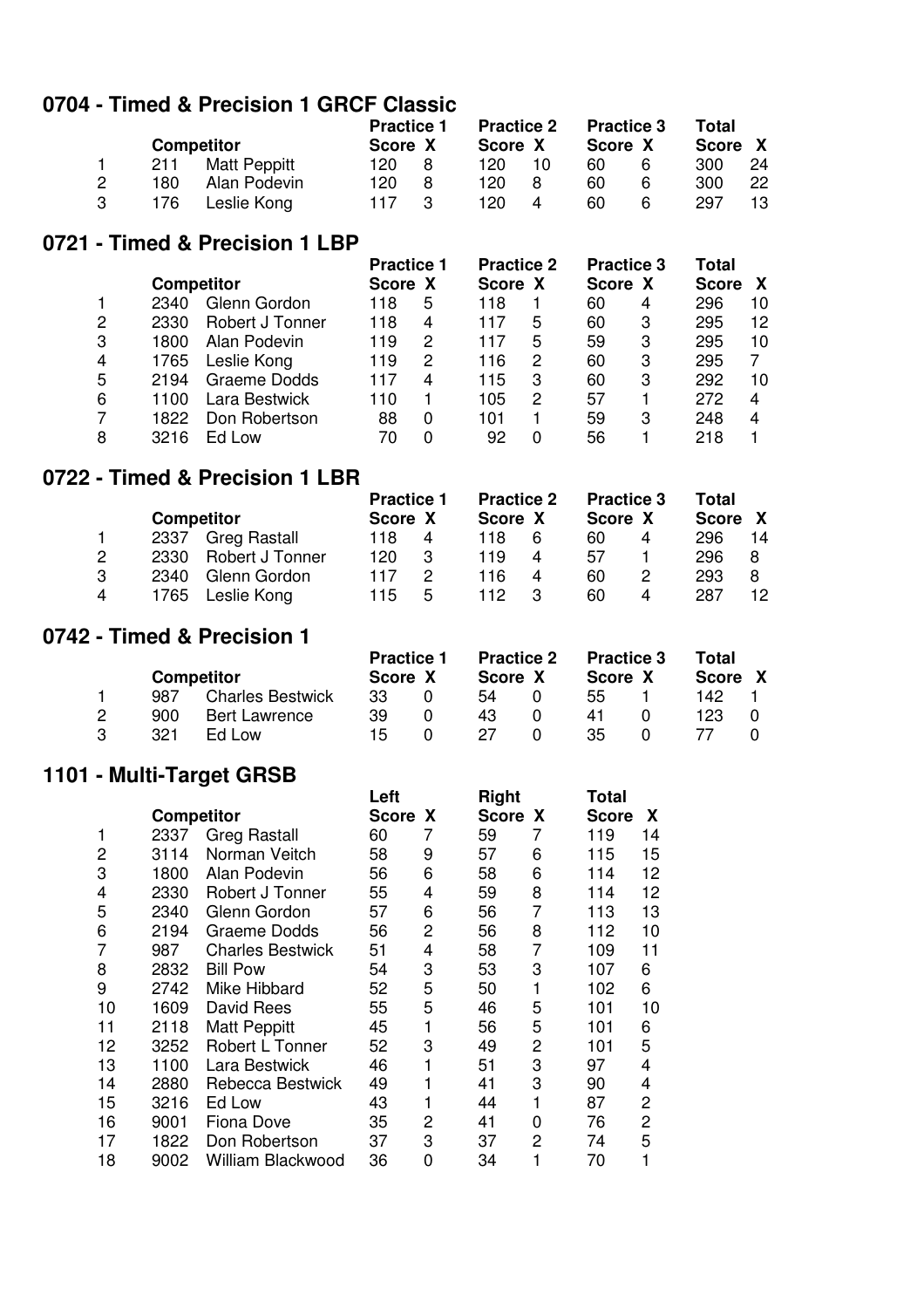# **1102 - Multi-Target GRCF**

| TIVE - MUILI-TATYCI UNUT |                   |                          |              |                |              |    |              |    |  |  |  |  |  |
|--------------------------|-------------------|--------------------------|--------------|----------------|--------------|----|--------------|----|--|--|--|--|--|
|                          |                   |                          | Left         |                | <b>Right</b> |    | Total        |    |  |  |  |  |  |
|                          | <b>Competitor</b> |                          | <b>Score</b> | X              | <b>Score</b> | X  | <b>Score</b> | X. |  |  |  |  |  |
| 1                        | 2118              | <b>Matt Peppitt</b>      | 58           | 6              | 59           | 8  | 117          | 14 |  |  |  |  |  |
| 2                        | 2194              | Graeme Dodds             | 59           | 6              | 57           | 6  | 116          | 12 |  |  |  |  |  |
| 3                        | 1609              | David Rees               | 57           | 5              | 59           | 4  | 116          | 9  |  |  |  |  |  |
| 4                        | 2337              | <b>Greg Rastall</b>      | 56           | 5              | 59           | 11 | 115          | 16 |  |  |  |  |  |
| 5                        | 2330              | Robert J Tonner          | 56           | 6              | 59           | 6  | 115          | 12 |  |  |  |  |  |
| 6                        | 1800              | Alan Podevin             | 57           | 7              | 57           | 7  | 114          | 14 |  |  |  |  |  |
| 7                        | 3114              | Norman Veitch            | 54           | 4              | 59           | 11 | 113          | 15 |  |  |  |  |  |
| 8                        | 2832              | <b>Bill Pow</b>          | 56           | 4              | 57           | 7  | 113          | 11 |  |  |  |  |  |
| 9                        | 987               | <b>Charles Bestwick</b>  | 56           | 6              | 57           | 4  | 113          | 10 |  |  |  |  |  |
| 10                       | 2742              | Mike Hibbard             | 55           | 6              | 57           | 8  | 112          | 14 |  |  |  |  |  |
| 11                       | 1765              | Leslie Kong              | 55           | 4              | 57           | 4  | 112          | 8  |  |  |  |  |  |
| 12                       | 3216              | Ed Low                   | 49           | 1              | 56           | 3  | 105          | 4  |  |  |  |  |  |
| 13                       | 1822              | Don Robertson            | 48           | 2              | 54           | 0  | 102          | 2  |  |  |  |  |  |
| 14                       | 3252              | Robert L Tonner          | 47           | $\overline{2}$ | 48           |    | 95           | 3  |  |  |  |  |  |
| 15                       | 9002              | <b>William Blackwood</b> | 48           | 2              | 41           |    | 89           | 3  |  |  |  |  |  |

# **1104 - Multi-Target GRCF Classic**

|  |                   |                   | Left    |   | <b>Right</b> |   | <b>Total</b> |  |
|--|-------------------|-------------------|---------|---|--------------|---|--------------|--|
|  | <b>Competitor</b> |                   | Score X |   | Score X      |   | Score X      |  |
|  |                   | 1800 Alan Podevin | 57      |   | 60           |   | 117          |  |
|  |                   | 2118 Matt Peppitt | 57      | 6 | 59           |   | 116          |  |
|  |                   | 1765 Leslie Kong  | 56      |   | 57           | 5 | 113          |  |

# **1121 - Multi-Target LBP**

| Total             |
|-------------------|
| <b>Score</b><br>X |
| 115<br>11         |
| 114<br>13         |
| 109<br>10         |
| 109<br>8          |
| 6<br>107          |
| 105<br>8          |
| 102               |
| 2<br>91           |
| 82<br>3           |
|                   |

# **1122 - Multi-Target LBR**

|   |      |                   | Left    |   | Right   |   | Total   |   |
|---|------|-------------------|---------|---|---------|---|---------|---|
|   |      | <b>Competitor</b> | Score X |   | Score X |   | Score X |   |
|   | 2330 | Robert J Tonner   | 54      | 4 | 56      | 5 | 110     | 9 |
| 2 | 2337 | Greg Rastall      | 52      | 4 | 56      | 6 | 108     |   |
| 3 |      | 1765 Leslie Kong  | 52      | 3 | 55      | 3 | 107     | 6 |
| 4 | 2340 | Glenn Gordon      | 51      |   | 51      | 5 | 102     |   |

#### **1601 - 1020 GRSB**

|   |                      | Match 1 |     | Match 2 |    | Match <sub>3</sub> |   | Match 4 |   | Match 5 |   | Total   |    |
|---|----------------------|---------|-----|---------|----|--------------------|---|---------|---|---------|---|---------|----|
|   | <b>Competitor</b>    |         |     |         |    |                    |   |         |   |         |   | Score X |    |
|   | 3114 Norman Veitch   | 240 17  |     | 179     | 10 | 240                |   | 239     |   | 119     |   | 1017    | 72 |
| 2 | 2055 Jon Cormie      | 240 23  |     | 180     | 14 | 237                |   | 239     | 2 | 118     | 8 | 1014    | 84 |
| З | 2194 Graeme Dodds    | 239     | -19 | 176     | 10 | 239                |   | 239     |   | 119     | 5 | 1012    | 69 |
| 4 | 2337 Greg Rastall    | 240 21  |     | 179     | 6  | 234                |   | 239     |   | 119     | 4 | 1011    | 62 |
| 5 | 1800 Alan Podevin    | 240     | 13  | 176     | 9  | 230                | 6 | 233     |   | 115     | 4 | 994     | 45 |
| 6 | 2340 Glenn Gordon    | 230     | 15  | 175     | 5  | 234                |   | 235     |   | 117     | 6 | 991     | 53 |
|   | 987 Charles Bestwick | 239     | 18  | 166     | 4  | 238                |   | 235     |   | 110     | 2 | 988     | 50 |
| 8 | 2832 Bill Pow        | 237     | 16  | 177     | 11 | 222                |   | 230     |   | 114     | 3 | 980     | 50 |
| 9 | 3216 Ed Low          | 236     | 10  | 171     | 5  | 211                | 2 | 234     |   | 117     | 5 | 969     | 32 |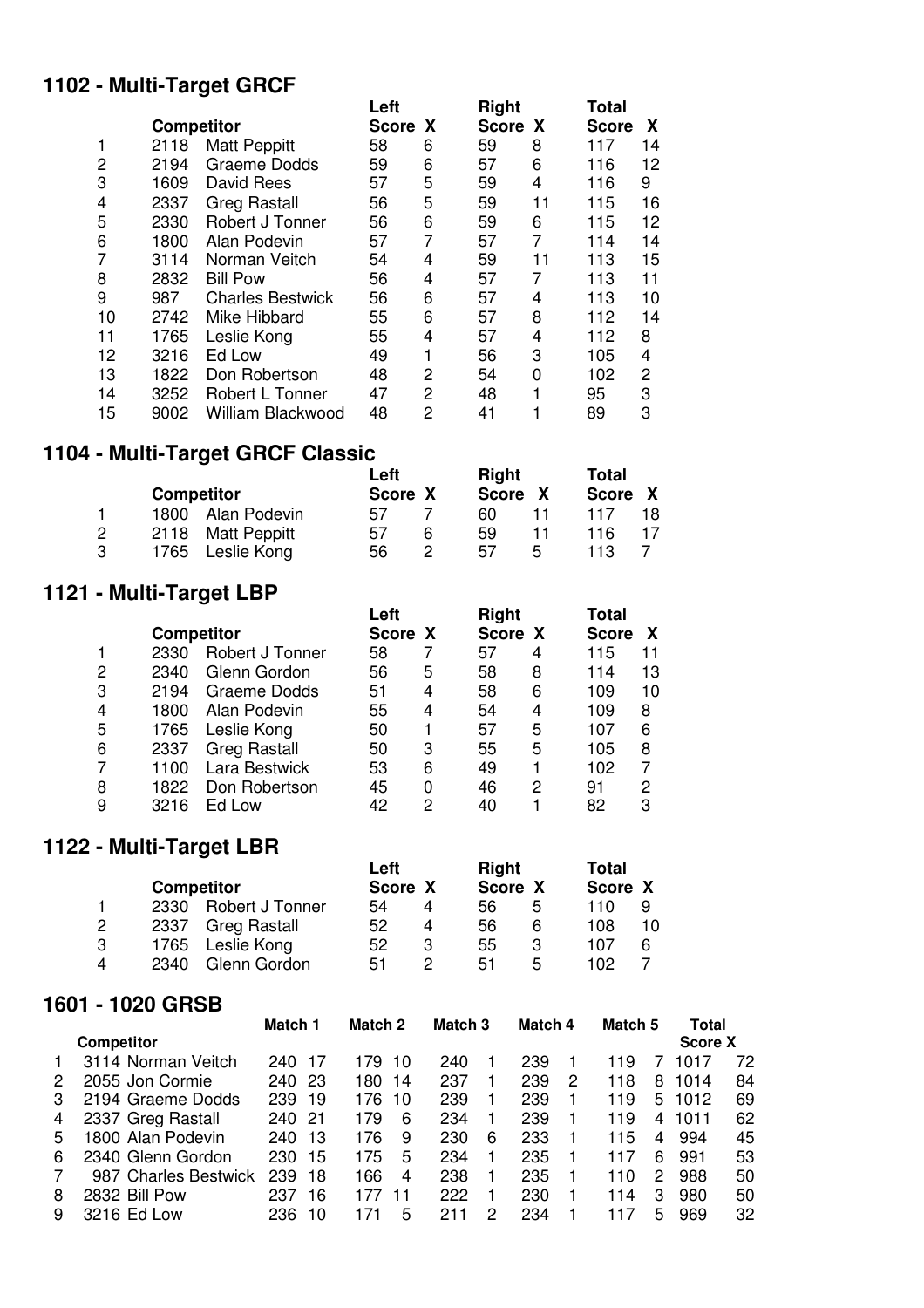| 10 3252 Robert L Tonner 235 11 170 4 220 5 229 6 112 2 966 28 |  |  |  |  |  |  |
|---------------------------------------------------------------|--|--|--|--|--|--|
|                                                               |  |  |  |  |  |  |

#### **1602 - 1020 GRCF**

|    |                      | Match 1    | Match 2 |    | Match <sub>3</sub> |   | Match 4 |   | Match 5 |                | Total   |    |
|----|----------------------|------------|---------|----|--------------------|---|---------|---|---------|----------------|---------|----|
|    | <b>Competitor</b>    |            |         |    |                    |   |         |   |         |                | Score X |    |
|    | 2194 Graeme Dodds    | 240 21     | 178.    | 10 | 239                |   | 240     |   | 119     | 8              | 1016    | 70 |
| 2  | 3114 Norman Veitch   | 240 23     | 179     | 14 | 238                |   | 238     |   | 118     | 4              | 1013    | 73 |
| 3  | 2118 Matt Peppitt    | -20<br>238 | 179     | 14 | 236                |   | 239     |   | 118     | 5              | 1010    | 72 |
| 4  | 2337 Greg Rastall    | 240 21     | 180     | 13 | 233                |   | 237     |   | 119     | 3              | 1009    | 64 |
| 5  | 2340 Glenn Gordon    | 240<br>-16 | 173     |    | 239                |   | 240     |   | 117     | 4              | 1009    | 55 |
| 6  | 987 Charles Bestwick | 239<br>19  | 177     | 5  | 237                |   | 237     | 9 | 117     | 6              | 1007    | 55 |
|    | 2832 Bill Pow        | 220.<br>16 | 175     | 8  | 234                | 9 | 238     |   | 118     | $\overline{4}$ | 985     | 48 |
| 8  | 1765 Leslie Kong     | 240<br>18  | 173     |    | 218                | 8 | 234     | 8 | 116     | 3              | 981     | 44 |
| 9  | 2330 Robert J Tonner | 220<br>19  | 178     | 10 | 237                |   | 239     |   | 100     | 6              | 974     | 65 |
| 10 | 3216 Ed Low          | 221<br>4   | 161     | 2  | 222                | 5 | 226     |   | 104     |                | 934     | 19 |

#### **1604- 1020 GRCF Classic**

|                     | Match 1 | Match 2 | Match 3 |             | Match 4 |           | Match 5 | Total         |     |
|---------------------|---------|---------|---------|-------------|---------|-----------|---------|---------------|-----|
| Competitor          |         |         |         |             |         |           |         | Score X       |     |
| 1 2118 Matt Peppitt | 240 20  | 179 8   | 239 1   | -239        |         |           |         | 110 9 1007 73 |     |
| 2 1765 Leslie Kong  | 229 11  | 175 4   |         | 232 4 231 2 |         | 113 3 980 |         |               | -24 |

#### **1621 - 1020 LBP**

|   |                      |        | Match 1 | Match 2 |   |     | Match 4<br>Match <sub>3</sub> |      |   | Match 5       |     | Total   |    |
|---|----------------------|--------|---------|---------|---|-----|-------------------------------|------|---|---------------|-----|---------|----|
|   | Competitor           |        |         |         |   |     |                               |      |   |               |     | Score X |    |
|   | 2340 Glenn Gordon    | 240 15 |         | 176     | 6 | 239 |                               | 237  |   | 117           | 5   | 1009    | 55 |
|   | 1765 Leslie Kong     | 238    | 11      | 176.    |   | 230 | 4                             | 237  |   | 111           |     | 992     | 40 |
|   | 1800 Alan Podevin    | 228    | 8       | 175     | 5 | 235 | 9                             | 236  | 9 | $115 \quad 3$ |     | 989     | 34 |
| 4 | 2194 Graeme Dodds    | 228    | 9       | 169     | 4 | 229 | 4                             | 229  | 6 | 115           | - 3 | 970     | 26 |
| 5 | 987 Charles Bestwick | 230    |         | 115     |   | 215 | 5                             | 231  | 4 | 112           |     | 903     | 18 |
| 6 | 3216 Ed Low          | 202.   | 5       | 120.    |   | 172 |                               | 150. |   | 76            |     | 720     | 8  |
|   |                      |        |         |         |   |     |                               |      |   |               |     |         |    |

#### **1622 - 1020 LBR**

|                    |  | Match 1 |  | Match 3<br>Match 2 |                                   | Match 4 |  | Match 5 |  | Total   |      |
|--------------------|--|---------|--|--------------------|-----------------------------------|---------|--|---------|--|---------|------|
| <b>Competitor</b>  |  |         |  |                    |                                   |         |  |         |  | Score X |      |
| 1 1765 Leslie Kong |  |         |  |                    | 172 2 173 5 199 6 229 6 114 6 887 |         |  |         |  |         | - 25 |

### **3601 - 25M Mini-Methuen GRSB**

|   | <b>Competitor</b> |                           | P1 | P <sub>2</sub> | P3 | P4 | <b>Total</b> |
|---|-------------------|---------------------------|----|----------------|----|----|--------------|
|   | 234               | Glenn Gordon              | 49 | 44             | 46 | 48 | 187          |
| 2 | 273               | Martin Kay                | 49 | 43             | 46 | 44 | 182          |
| 3 | 110               | Lara Bestwick             | 44 | 38             | 46 | 45 | 173          |
| 4 | 321               | Ed Low                    | 44 | 36             | 44 | 43 | 167          |
| 5 | 987               | <b>Charles Bestwick</b>   | 36 | 44             | 31 | 41 | 152          |
| 6 | 288               | Rebecca Bestwick          | 34 | 36             | 26 | 38 | 134          |
|   | 900               | Tim Berg                  | 25 | 26             | 35 | 33 | 119          |
| 8 | 900               | <b>Alexander Bestwick</b> | 27 | 27             | 8  | 28 | 90           |

#### **3701 - 25M Mini-F-Class GRSB**

|   | <b>Competitor</b> |                         | P1 | P2 | P3 | P4 | Total |
|---|-------------------|-------------------------|----|----|----|----|-------|
|   | 234               | Glenn Gordon            | 50 | 50 | 50 | 48 | 198   |
| 2 | 987               | <b>Charles Bestwick</b> | 48 | 50 | 50 | 45 | 193   |
| 3 | 900               | Tim Berg                | 46 | 50 | 50 | 44 | 190   |
| 4 | 900               | Euan Munro              | 48 | 45 | 50 | 45 | 188   |
| 5 | 321               | Ed Low                  | 48 | 50 | 45 | 43 | 186   |
| 6 | 273               | Martin Kay              | 49 | 50 | 50 | 36 | 185   |